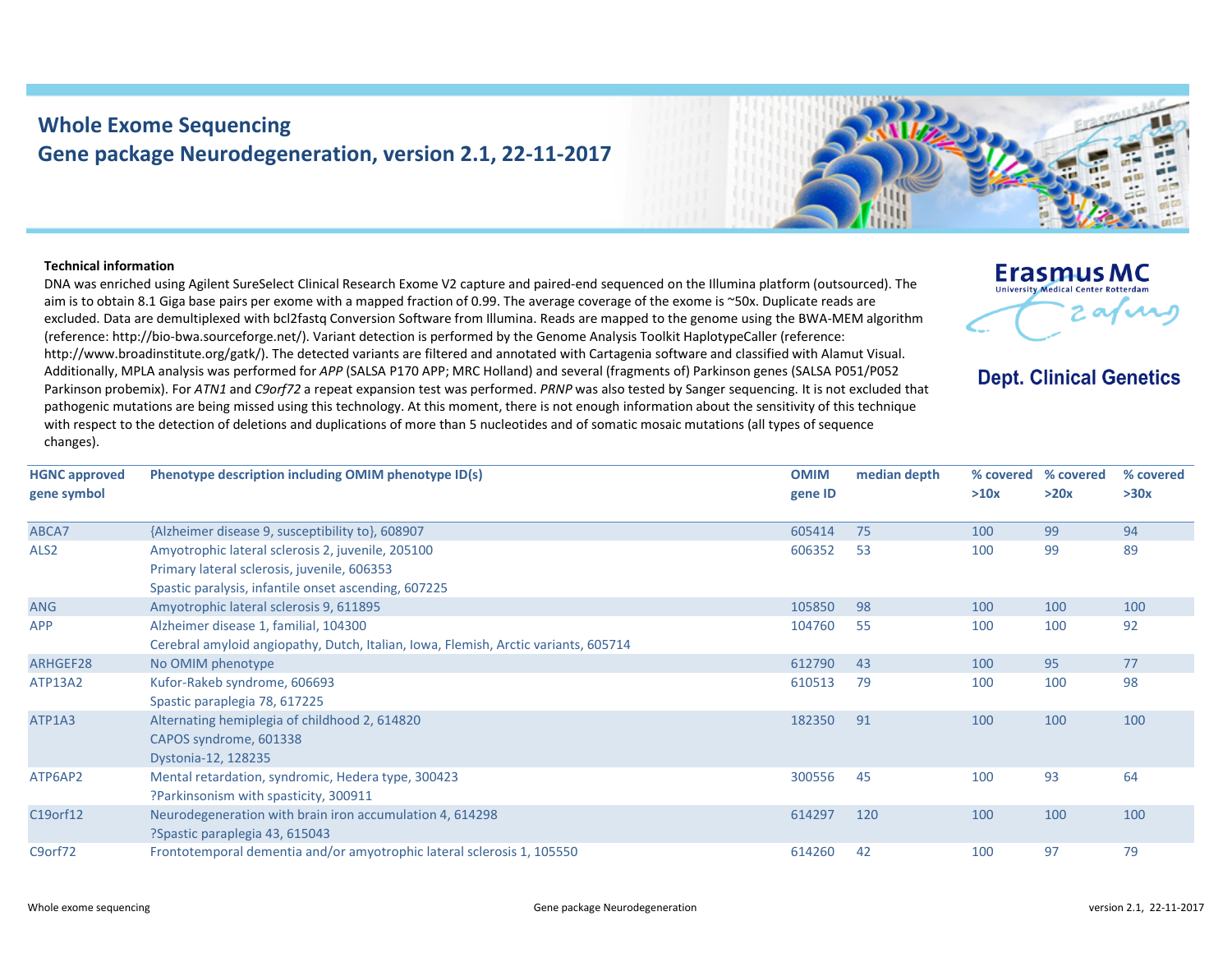| <b>HGNC approved</b> | Phenotype description including OMIM phenotype ID(s)                                 | <b>OMIM</b> | median depth |      | % covered % covered | % covered |
|----------------------|--------------------------------------------------------------------------------------|-------------|--------------|------|---------------------|-----------|
| gene symbol          |                                                                                      | gene ID     |              | >10x | >20x                | >30x      |
| CAV1                 | ?Lipodystrophy, congenital generalized, type 3, 612526                               | 601047      | 62           | 100  | 100                 | 99        |
|                      | ?Partial lipodystrophy, congenital cataracts, and neurodegeneration syndrome, 606721 |             |              |      |                     |           |
|                      | Pulmonary hypertension, primary, 3, 615343                                           |             |              |      |                     |           |
| CHCHD10              | Frontotemporal dementia and/or amyotrophic lateral sclerosis 2, 615911               | 615903      | 29           | 88   | 74                  | 52        |
|                      | ?Myopathy, isolated mitochondrial, 616209                                            |             |              |      |                     |           |
|                      | Spinal muscular atrophy, Jokela type, 615048                                         |             |              |      |                     |           |
| CHCHD <sub>2</sub>   | Parkinson disease 22, 616710                                                         | 616244      | 37           | 100  | 69                  | 47        |
| CHMP2B               | Amyotrophic lateral sclerosis 17, 614696                                             | 609512      | 59           | 100  | 97                  | 84        |
|                      | Dementia, familial, nonspecific, 600795                                              |             |              |      |                     |           |
| CLN <sub>3</sub>     | Ceroid lipofuscinosis, neuronal, 3, 204200                                           | 607042      | 76           | 100  | 100                 | 94        |
| CLN <sub>5</sub>     | Ceroid lipofuscinosis, neuronal, 5, 256731                                           | 608102      | 57           | 100  | 100                 | 98        |
| CLN <sub>6</sub>     | Ceroid lipofuscinosis, neuronal, 6, 601780                                           | 606725      | 78           | 100  | 98                  | 88        |
|                      | Ceroid lipofuscinosis, neuronal, Kufs type, adult onset, 204300                      |             |              |      |                     |           |
| CLN8                 | Ceroid lipofuscinosis, neuronal, 8, 600143                                           | 607837      | 81           | 100  | 100                 | 100       |
|                      | Ceroid lipofuscinosis, neuronal, 8, Northern epilepsy variant, 610003                |             |              |      |                     |           |
| <b>COASY</b>         | Neurodegeneration with brain iron accumulation 6, 615643                             | 609855      | 94           | 100  | 100                 | 100       |
| <b>CP</b>            | Cerebellar ataxia, 604290                                                            | 117700      | 47           | 100  | 99                  | 87        |
|                      | Hemosiderosis, systemic, due to aceruloplasminemia, 604290                           |             |              |      |                     |           |
|                      | [Hypoceruloplasminemia, hereditary], 604290                                          |             |              |      |                     |           |
| CSF1R                | Leukoencephalopathy, diffuse hereditary, with spheroids, 221820                      | 164770      | 63           | 100  | 100                 | 97        |
| <b>CTSD</b>          | Ceroid lipofuscinosis, neuronal, 10, 610127                                          | 116840      | 79           | 100  | 100                 | 100       |
| <b>CTSF</b>          | Ceroid lipofuscinosis, neuronal, 13, Kufs type, 615362                               | 603539      | 70           | 100  | 98                  | 93        |
| DCAF17               | Woodhouse-Sakati syndrome, 241080                                                    | 612515      | 56           | 100  | 96                  | 83        |
| DCTN1                | {Amyotrophic lateral sclerosis, susceptibility to}, 105400                           | 601143      | 67           | 100  | 100                 | 98        |
|                      | Neuropathy, distal hereditary motor, type VIIB, 607641                               |             |              |      |                     |           |
|                      | Perry syndrome, 168605                                                               |             |              |      |                     |           |
| DNAJC13              | No OMIM phenotype                                                                    | 614334      | 54           | 100  | 97                  | 84        |
| DNAJC5               | Ceroid lipofuscinosis, neuronal, 4, Parry type, 162350                               | 611203      | 129          | 100  | 100                 | 97        |
| DNAJC6               | Parkinson disease 19a, juvenile-onset, 615528                                        | 608375      | 55           | 100  | 99                  | 92        |
|                      | Parkinson disease 19b, early-onset, 615528                                           |             |              |      |                     |           |
| EIF4G1               | {Parkinson disease 18}, 614251                                                       | 600495      | 73           | 100  | 100                 | 99        |
| ERBB4                | Amyotrophic lateral sclerosis 19, 615515                                             | 600543      | 46           | 100  | 95                  | 75        |
| FA2H                 | Spastic paraplegia 35, 612319                                                        | 611026      | 56           | 100  | 100                 | 92        |
| FBXO7                | Parkinson disease 15, 260300                                                         | 605648      | 60           | 100  | 100                 | 93        |
| FIG4                 | Amyotrophic lateral sclerosis 11, 612577                                             | 609390      | 40           | 100  | 96                  | 77        |
|                      | Charcot-Marie-Tooth disease, type 4J, 611228                                         |             |              |      |                     |           |
|                      | ?Polymicrogyria, bilateral temporooccipital, 612691                                  |             |              |      |                     |           |
|                      | Yunis-Varon syndrome, 216340                                                         |             |              |      |                     |           |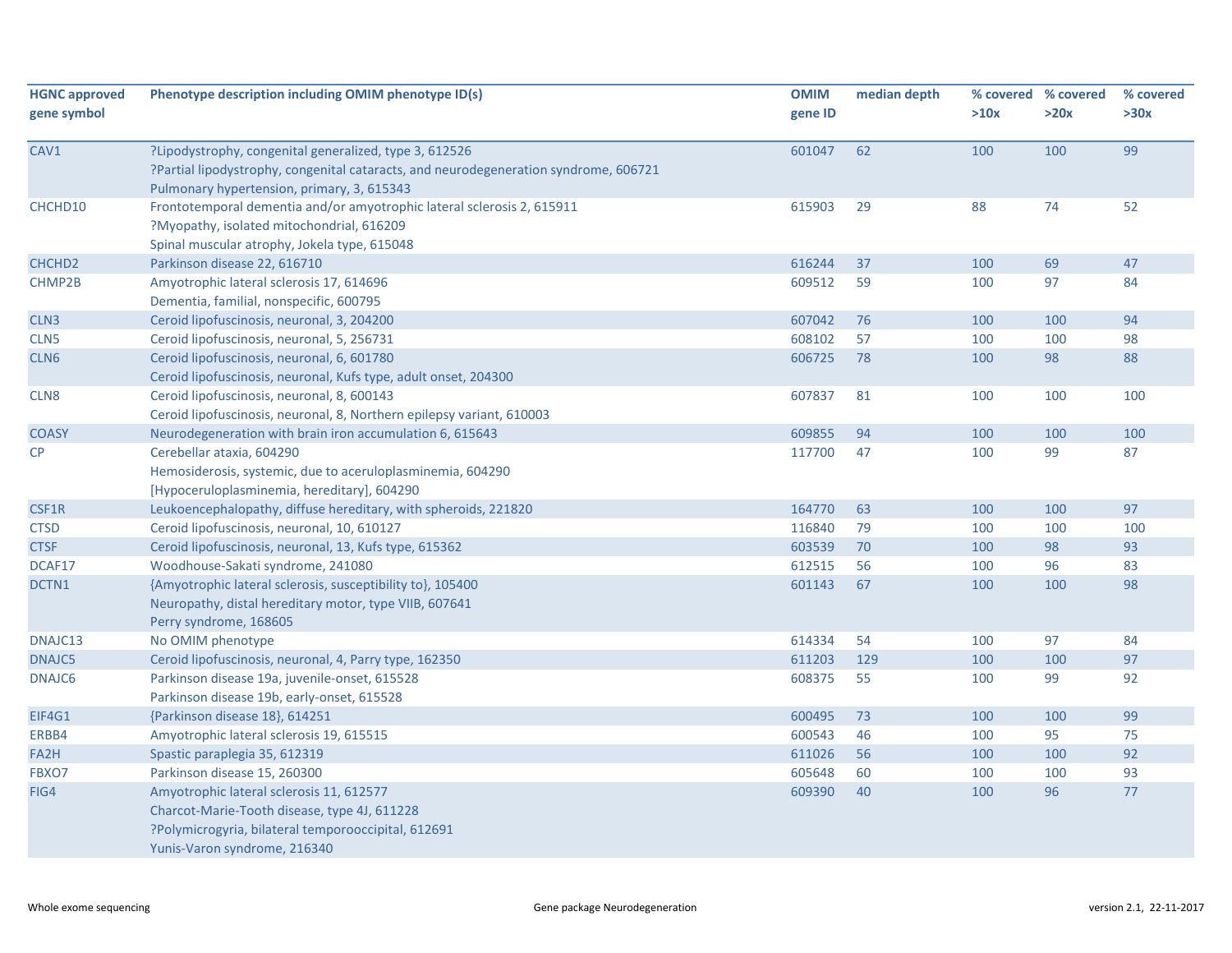| <b>HGNC approved</b> | Phenotype description including OMIM phenotype ID(s)                                                         | <b>OMIM</b> | median depth |      | % covered % covered | % covered |
|----------------------|--------------------------------------------------------------------------------------------------------------|-------------|--------------|------|---------------------|-----------|
| gene symbol          |                                                                                                              | gene ID     |              | >10x | >20x                | >30x      |
| FOLR1                | Neurodegeneration due to cerebral folate transport deficiency, 613068                                        | 136430      | 85           | 100  | 100                 | 100       |
| <b>FTL</b>           | Hyperferritinemia-cataract syndrome, 600886                                                                  | 134790      | 90           | 100  | 100                 | 100       |
|                      | L-ferritin deficiency, dominant and recessive, 615604                                                        |             |              |      |                     |           |
|                      | Neurodegeneration with brain iron accumulation 3, 606159                                                     |             |              |      |                     |           |
| <b>FUS</b>           | Amyotrophic lateral sclerosis 6, with or without frontotemporal dementia, 608030                             | 137070      | 68           | 100  | 97                  | 96        |
|                      | Tremor, hereditary essential, 4, 614782                                                                      |             |              |      |                     |           |
| GIGYF2               | {Parkinson disease 11}, 607688                                                                               | 612003      | 47           | 100  | 95                  | 79        |
| <b>GRN</b>           | Aphasia, primary progressive, 607485                                                                         | 138945      | 101          | 100  | 100                 | 100       |
|                      | Ceroid lipofuscinosis, neuronal, 11, 614706                                                                  |             |              |      |                     |           |
|                      | Frontotemporal lobar degeneration with ubiquitin-positive inclusions, 607485                                 |             |              |      |                     |           |
| HNRNPA1              | Amyotrophic lateral sclerosis 20, 615426                                                                     | 164017      | 56           | 100  | 99                  | 93        |
|                      | ?Inclusion body myopathy with early-onset Paget disease without frontotemporal dementia 3, 615424            |             |              |      |                     |           |
| HNRNPA2B1            | ?Inclusion body myopathy with early-onset Paget disease with or without frontotemporal dementia 2,<br>615422 | 600124      | 44           | 100  | 99                  | 85        |
| HTRA1                | CARASIL syndrome, 600142                                                                                     | 602194      | 54           | 91   | 82                  | 64        |
|                      | Cerebral arteriopathy, with subcortical infarcts and leukoencephalopathy, type 2, 616779                     |             |              |      |                     |           |
|                      | {Macular degeneration, age-related, 7}, 610149                                                               |             |              |      |                     |           |
|                      | {Macular degeneration, age-related, neovascular type}, 610149                                                |             |              |      |                     |           |
| HTRA2                | 3-methylglutaconic aciduria, type VIII, 617248                                                               | 606441      | 102          | 100  | 100                 | 97        |
|                      | {Parkinson disease 13}, 610297                                                                               |             |              |      |                     |           |
| ITM2B                | Dementia, familial British, 176500                                                                           | 603904      | 49           | 100  | 100                 | 89        |
|                      | Dementia, familial Danish, 117300                                                                            |             |              |      |                     |           |
|                      | ?Retinal dystrophy with inner retinal dysfunction and ganglion cell abnormalities, 616079                    |             |              |      |                     |           |
| KCTD7                | Epilepsy, progressive myoclonic 3, with or without intracellular inclusions, 611726                          | 611725      | 102          | 100  | 100                 | 99        |
| LRRK2                | {Parkinson disease 8}, 607060                                                                                | 609007      | 61           | 100  | 98                  | 88        |
| <b>MAPT</b>          | Dementia, frontotemporal, with or without parkinsonism, 600274                                               | 157140      | 63           | 100  | 100                 | 94        |
|                      | {Parkinson disease, susceptibility to}, 168600                                                               |             |              |      |                     |           |
|                      | Pick disease, 172700                                                                                         |             |              |      |                     |           |
|                      | Supranuclear palsy, progressive, 601104                                                                      |             |              |      |                     |           |
|                      | Supranuclear palsy, progressive atypical, 260540                                                             |             |              |      |                     |           |
| MATR3                | Amyotrophic lateral sclerosis 21, 606070                                                                     | 164015      | 58           | 100  | 100                 | 95        |
| MFSD8                | Ceroid lipofuscinosis, neuronal, 7, 610951                                                                   | 611124      | 50           | 100  | 98                  | 81        |
|                      | Macular dystrophy with central cone involvement, 616170                                                      |             |              |      |                     |           |
| NOTCH <sub>3</sub>   | Cerebral arteriopathy with subcortical infarcts and leukoencephalopathy 1, 125310                            | 600276      | 75           | 99   | 96                  | 92        |
|                      | Lateral meningocele syndrome, 130720                                                                         |             |              |      |                     |           |
|                      | ?Myofibromatosis, infantile 2, 615293                                                                        |             |              |      |                     |           |
| NPC1                 | Niemann-Pick disease, type C1, 257220                                                                        | 607623      | 58           | 100  | 100                 | 93        |
|                      | Niemann-Pick disease, type D, 257220                                                                         |             |              |      |                     |           |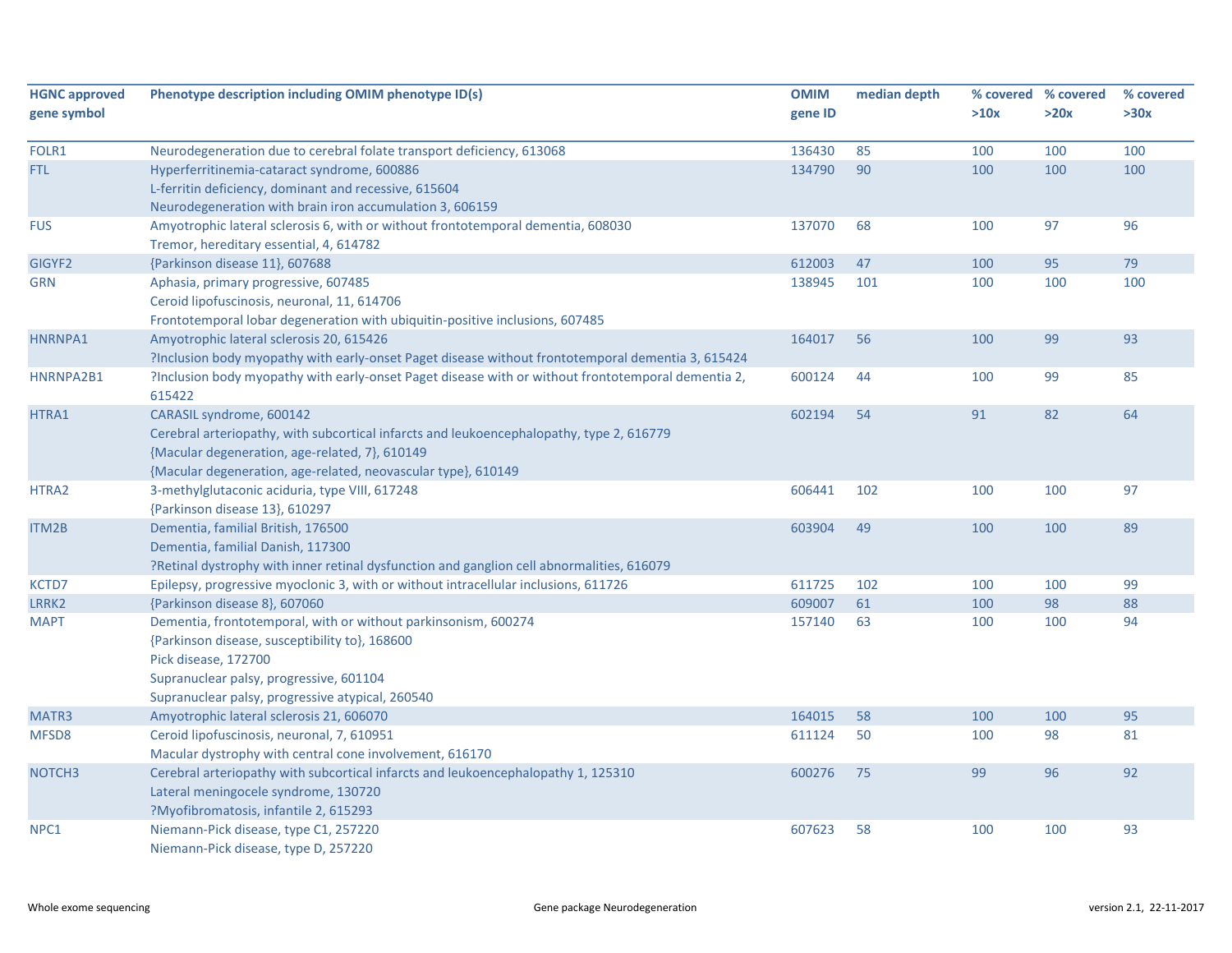| <b>HGNC approved</b><br>gene symbol | Phenotype description including OMIM phenotype ID(s)                      | <b>OMIM</b><br>gene ID | median depth | >10x | % covered % covered<br>>20x | % covered<br>>30x |
|-------------------------------------|---------------------------------------------------------------------------|------------------------|--------------|------|-----------------------------|-------------------|
|                                     |                                                                           |                        |              |      |                             |                   |
| <b>OPTN</b>                         | Amyotrophic lateral sclerosis 12, 613435                                  | 602432                 | 56           | 100  | 98                          | 87                |
|                                     | Glaucoma 1, open angle, E, 137760                                         |                        |              |      |                             |                   |
|                                     | {Glaucoma, normal tension, susceptibility to}, 606657                     |                        |              |      |                             |                   |
| PANK <sub>2</sub>                   | HARP syndrome, 607236                                                     | 606157                 | 57           | 100  | 100                         | 92                |
|                                     | Neurodegeneration with brain iron accumulation 1, 234200                  |                        |              |      |                             |                   |
| <b>PRKN</b>                         | Adenocarcinoma of lung, somatic, 211980                                   | 602544                 | 57           | 100  | 100                         | 93                |
|                                     | Adenocarcinoma, ovarian, somatic, 167000                                  |                        |              |      |                             |                   |
|                                     | {Leprosy, susceptibility to}, 607572                                      |                        |              |      |                             |                   |
|                                     | Parkinson disease, juvenile, type 2, 600116                               |                        |              |      |                             |                   |
| PARK7                               | Parkinson disease 7 early-onset, 606324                                   | 602533                 | 55           | 100  | 96                          | 78                |
| <b>PDGFB</b>                        | Basal ganglia calcification, idiopathic, 5, 615483                        | 190040                 | 63           | 100  | 100                         | 100               |
|                                     | Dermatofibrosarcoma protuberans, 607907                                   |                        |              |      |                             |                   |
|                                     | Meningioma, SIS-related, 607174                                           |                        |              |      |                             |                   |
| <b>PDGFRB</b>                       | Basal ganglia calcification, idiopathic, 4, 615007                        | 173410                 | 78           | 100  | 100                         | 99                |
|                                     | Kosaki overgrowth syndrome, 616592                                        |                        |              |      |                             |                   |
|                                     | Myeloproliferative disorder with eosinophilia, 131440 (4)                 |                        |              |      |                             |                   |
|                                     | Myofibromatosis, infantile, 1, 228550                                     |                        |              |      |                             |                   |
|                                     | Premature aging syndrome, Penttinen type, 601812                          |                        |              |      |                             |                   |
| PFN1                                | Amyotrophic lateral sclerosis 18, 614808                                  | 176610                 | 99           | 100  | 100                         | 100               |
| PINK1                               | Parkinson disease 6, early onset, 605909                                  | 608309                 | 74           | 100  | 97                          | 90                |
| PLA2G6                              | Infantile neuroaxonal dystrophy 1, 256600                                 | 603604                 | 80           | 100  | 100                         | 99                |
|                                     | Neurodegeneration with brain iron accumulation 2B, 610217                 |                        |              |      |                             |                   |
|                                     | Parkinson disease 14, 612953                                              |                        |              |      |                             |                   |
| <b>POLG</b>                         | Mitochondrial DNA depletion syndrome 4A (Alpers type), 203700             | 174763                 | 71           | 100  | 100                         | 99                |
|                                     | Mitochondrial DNA depletion syndrome 4B (MNGIE type), 613662              |                        |              |      |                             |                   |
|                                     | Mitochondrial recessive ataxia syndrome (includes SANDO and SCAE), 607459 |                        |              |      |                             |                   |
|                                     | Progressive external ophthalmoplegia 1, 157640                            |                        |              |      |                             |                   |
|                                     | Progressive external ophthalmoplegia 1, 258450                            |                        |              |      |                             |                   |
| PPT1                                | Ceroid lipofuscinosis, neuronal, 1, 256730                                | 600722                 | 51           | 100  | 100                         | 87                |
| PRKAR1B                             | No OMIM phenotype                                                         | 176911                 | 60           | 100  | 100                         | 92                |
| <b>PRKRA</b>                        | Dystonia 16, 612067                                                       | 603424                 | 67           | 100  | 99                          | 95                |
| <b>PRNP</b>                         | Cerebral amyloid angiopathy, PRNP-related, 137440                         | 176640                 | 109          | 100  | 100                         | 100               |
|                                     | Creutzfeldt-Jakob disease, 123400                                         |                        |              |      |                             |                   |
|                                     | Gerstmann-Straussler disease, 137440                                      |                        |              |      |                             |                   |
|                                     | Huntington disease-like 1, 603218                                         |                        |              |      |                             |                   |
|                                     | Insomnia, fatal familial, 600072                                          |                        |              |      |                             |                   |
|                                     | {Kuru, susceptibility to}, 245300                                         |                        |              |      |                             |                   |
|                                     | Prion disease with protracted course, 606688                              |                        |              |      |                             |                   |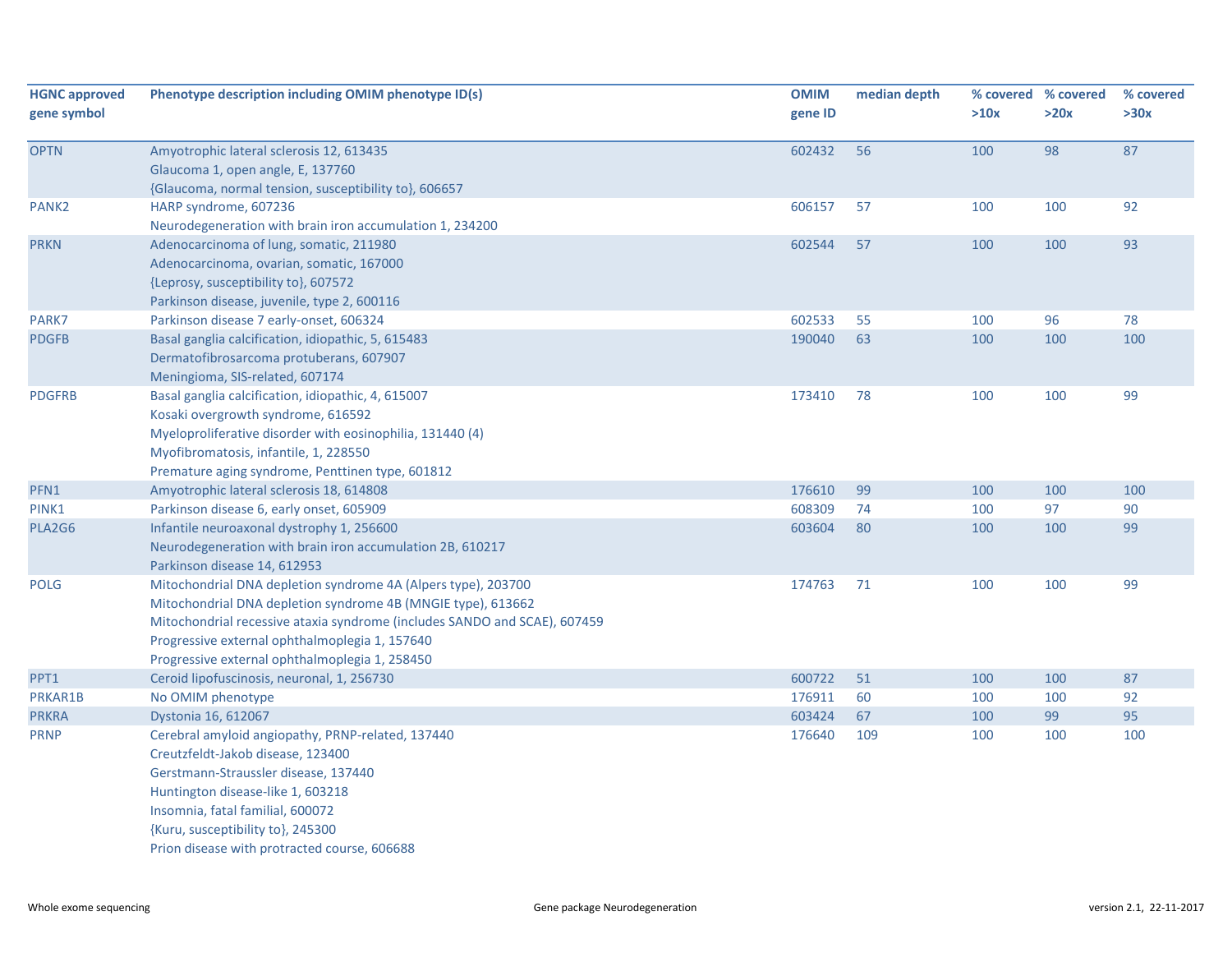| <b>HGNC approved</b> | Phenotype description including OMIM phenotype ID(s)                             | <b>OMIM</b> | median depth |      | % covered % covered | % covered |
|----------------------|----------------------------------------------------------------------------------|-------------|--------------|------|---------------------|-----------|
| gene symbol          |                                                                                  | gene ID     |              | >10x | >20x                | >30x      |
| PSEN1                | Acne inversa, familial, 3, 613737                                                | 104311      | 41           | 100  | 98                  | 78        |
|                      | Alzheimer disease, type 3, 607822                                                |             |              |      |                     |           |
|                      | Alzheimer disease, type 3, with spastic paraparesis and apraxia, 607822          |             |              |      |                     |           |
|                      | Alzheimer disease, type 3, with spastic paraparesis and unusual plaques, 607822  |             |              |      |                     |           |
|                      | Cardiomyopathy, dilated, 1U, 613694                                              |             |              |      |                     |           |
|                      | Dementia, frontotemporal, 600274                                                 |             |              |      |                     |           |
|                      | Pick disease, 172700                                                             |             |              |      |                     |           |
| PSEN <sub>2</sub>    | Alzheimer disease-4, 606889                                                      | 600759      | 74           | 100  | 99                  | 89        |
|                      | Cardiomyopathy, dilated, 1V, 613697                                              |             |              |      |                     |           |
| <b>PSENEN</b>        | Acne inversa, familial, 2, 613736                                                | 607632      | 76           | 100  | 100                 | 100       |
| SERPINI1             | Encephalopathy, familial, with neuroserpin inclusion bodies, 604218              | 602445      | 55           | 100  | 100                 | 91        |
| <b>SETX</b>          | Amyotrophic lateral sclerosis 4, juvenile, 602433                                | 608465      | 55           | 100  | 99                  | 92        |
|                      | Spinocerebellar ataxia 1, 606002                                                 |             |              |      |                     |           |
| SIGMAR1              | ?Amyotrophic lateral sclerosis 16, juvenile, 614373                              | 601978      | 74           | 100  | 100                 | 100       |
|                      | ?Spinal muscular atrophy, distal, 2, 605726                                      |             |              |      |                     |           |
| <b>SLC20A2</b>       | Basal ganglia calcification, idiopathic, 1, 213600                               | 158378      | 65           | 100  | 98                  | 86        |
| SLC33A1              | Congenital cataracts, hearing loss, and neurodegeneration, 614482                | 603690      | 55           | 100  | 97                  | 78        |
|                      | Spastic paraplegia 42, 612539                                                    |             |              |      |                     |           |
| <b>SLC39A14</b>      | Hypermanganesemia with dystonia 2, 617013                                        | 608736      | 57           | 100  | 99                  | 92        |
| SLC6A3               | {Nicotine dependence, protection against}, 188890                                | 126455      | 65           | 100  | 100                 | 99        |
|                      | Parkinsonism-dystonia, infantile, 613135                                         |             |              |      |                     |           |
| <b>SNCA</b>          | Dementia, Lewy body, 127750                                                      | 163890      | 34           | 100  | 99                  | 69        |
|                      | Parkinson disease 1, 168601                                                      |             |              |      |                     |           |
|                      | Parkinson disease 4, 605543                                                      |             |              |      |                     |           |
| <b>SNCB</b>          | Dementia, Lewy body, 127750                                                      | 602569      | 73           | 100  | 100                 | 100       |
| SOD1                 | Amyotrophic lateral sclerosis 1, 105400                                          | 147450      | 63           | 100  | 100                 | 95        |
| SORL1                | No OMIM phenotype                                                                | 602005      | 57           | 100  | 97                  | 87        |
| <b>SPG11</b>         | Amyotrophic lateral sclerosis 5, juvenile, 602099                                | 610844      | 56           | 100  | 98                  | 92        |
|                      | Charcot-Marie-Tooth disease, axonal, type 2X, 616668                             |             |              |      |                     |           |
|                      | Spastic paraplegia 11, 604360                                                    |             |              |      |                     |           |
| <b>SPR</b>           | Dystonia, dopa-responsive, due to sepiapterin reductase deficiency, 612716       | 182125      | 66           | 100  | 100                 | 96        |
| SQSTM1               | Frontotemporal dementia and/or amyotrophic lateral sclerosis 3, 616437           | 601530      | 76           | 100  | 98                  | 90        |
|                      | Myopathy, distal, with rimmed vacuoles, 617158                                   |             |              |      |                     |           |
|                      | Neurodegeneration with ataxia, dystonia, and gaze palsy, childhood-onset, 617145 |             |              |      |                     |           |
|                      | Paget disease of bone 3, 167250                                                  |             |              |      |                     |           |
| SYNJ1                | Epileptic encephalopathy, early infantile, 53, 617389                            | 604297      | 48           | 100  | 96                  | 83        |
|                      | Parkinson disease 20, early-onset, 615530                                        |             |              |      |                     |           |